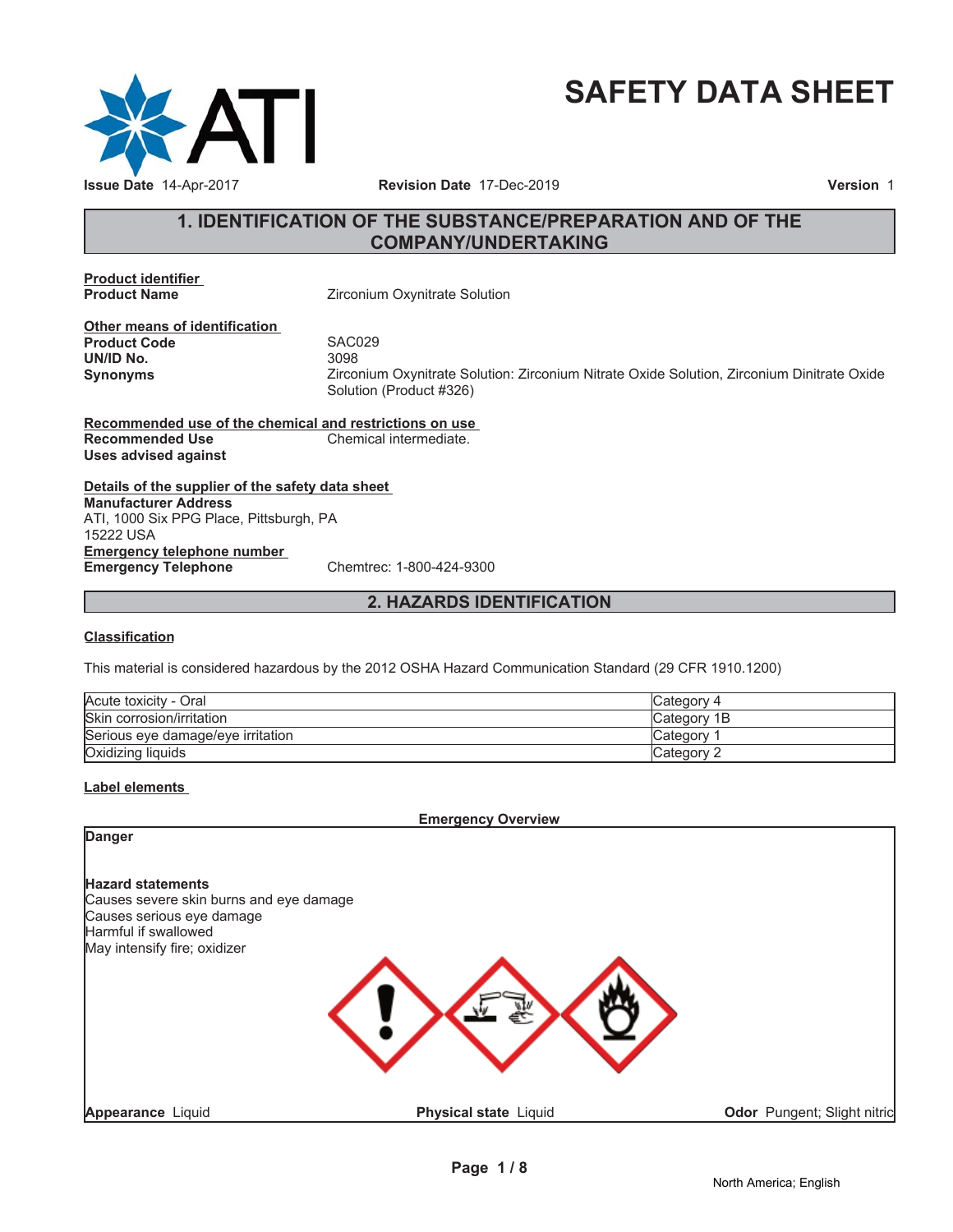#### **Precautionary Statements - Prevention**

Keep away from heat/sparks/open flames/hot surfaces. - No smoking. Store away from flammable substances, reducing agents, metal powders, and organic materials. Do not breathe gas/mist/vapor/spray. Wash hands thoroughly after handling. Do not eat, drink or smoke when using this product. Wear protective gloves/protective clothing/eye protection/face protection.

\_\_\_\_\_\_\_\_\_\_\_\_\_\_\_\_\_\_\_\_\_\_\_\_\_\_\_\_\_\_\_\_\_\_\_\_\_\_\_\_\_\_\_\_\_\_\_\_\_\_\_\_\_\_\_\_\_\_\_\_\_\_\_\_\_\_\_\_\_\_\_\_\_\_\_\_\_\_\_\_\_\_\_\_\_\_\_\_\_\_\_\_\_

#### **Precautionary Statements - Response**

IF SWALLOWED: Rinse mouth. Do NOT induce vomiting. Immediately call a POISON CENTER or doctor/physician. IF ON SKIN (or hair): Rinse cautiously with water for several minutes. Remove/Take off immediately all contaminated clothing. Rinse skin with water/shower. IF INHALED: Remove victim to fresh air and keep at rest in a position comfortable for breathing. IF IN EYES: Rinse cautiously with water for several minutes. Remove contact lenses, if present and easy to do. Continue rinsing. Wash contaminated clothing before reuse. In case of fire: Use Water spray, fog or regular foam for extinction.

#### **Precautionary Statements - Storage**

Store in corrosion-resistant container

#### **Precautionary Statements - Disposal**

Dispose of contents/container to an approved waste disposal plant

#### **Hazards not otherwise classified (HNOC)** Not applicable **Other Information**

.

### **3. COMPOSITION/INFORMATION ON INGREDIENTS**

**Synonyms** Zirconium Oxynitrate Solution: Zirconium Nitrate Oxide Solution, Zirconium Dinitrate Oxide Solution (Product #326).

| <b>Chemical Name</b>         | <b>CAS No.</b> | Weight-% |
|------------------------------|----------------|----------|
| Water                        | 7732-18-5      | c٥<br>oι |
| Dinitrate Oxide<br>Zirconium | 13826-66-9     | 40       |

.

#### **4. FIRST AID MEASURES**

| <b>First aid measures</b>                                   |                                                                                                                                                            |  |
|-------------------------------------------------------------|------------------------------------------------------------------------------------------------------------------------------------------------------------|--|
| Eye contact                                                 | Flush with water for 15 minutes. See a physician.                                                                                                          |  |
| <b>Skin Contact</b>                                         | Wash off immediately with soap and plenty of water. Remove/Take off immediately all<br>contaminated clothing. Rinse skin with water/shower.                |  |
| <b>Inhalation</b>                                           | IF INHALED: Remove victim to fresh air and keep at rest in a position comfortable for<br>breathing. Call a physician or poison control center immediately. |  |
| Ingestion                                                   | Do NOT induce vomiting. Have patient drink large quantities of water if able. Call Physician<br>immediately for further instructions                       |  |
| Most important symptoms and effects, both acute and delayed |                                                                                                                                                            |  |
| <b>Symptoms</b>                                             | May cause acute gastrointestinal effects if swallowed. Contact with skin may cause skin<br>burns. May cause breathing difficulties if inhaled.             |  |
|                                                             | Indication of any immediate medical attention and special treatment needed                                                                                 |  |
| Note to physicians                                          | Treat symptomatically.                                                                                                                                     |  |
| <b>5. FIRE-FIGHTING MEASURES</b>                            |                                                                                                                                                            |  |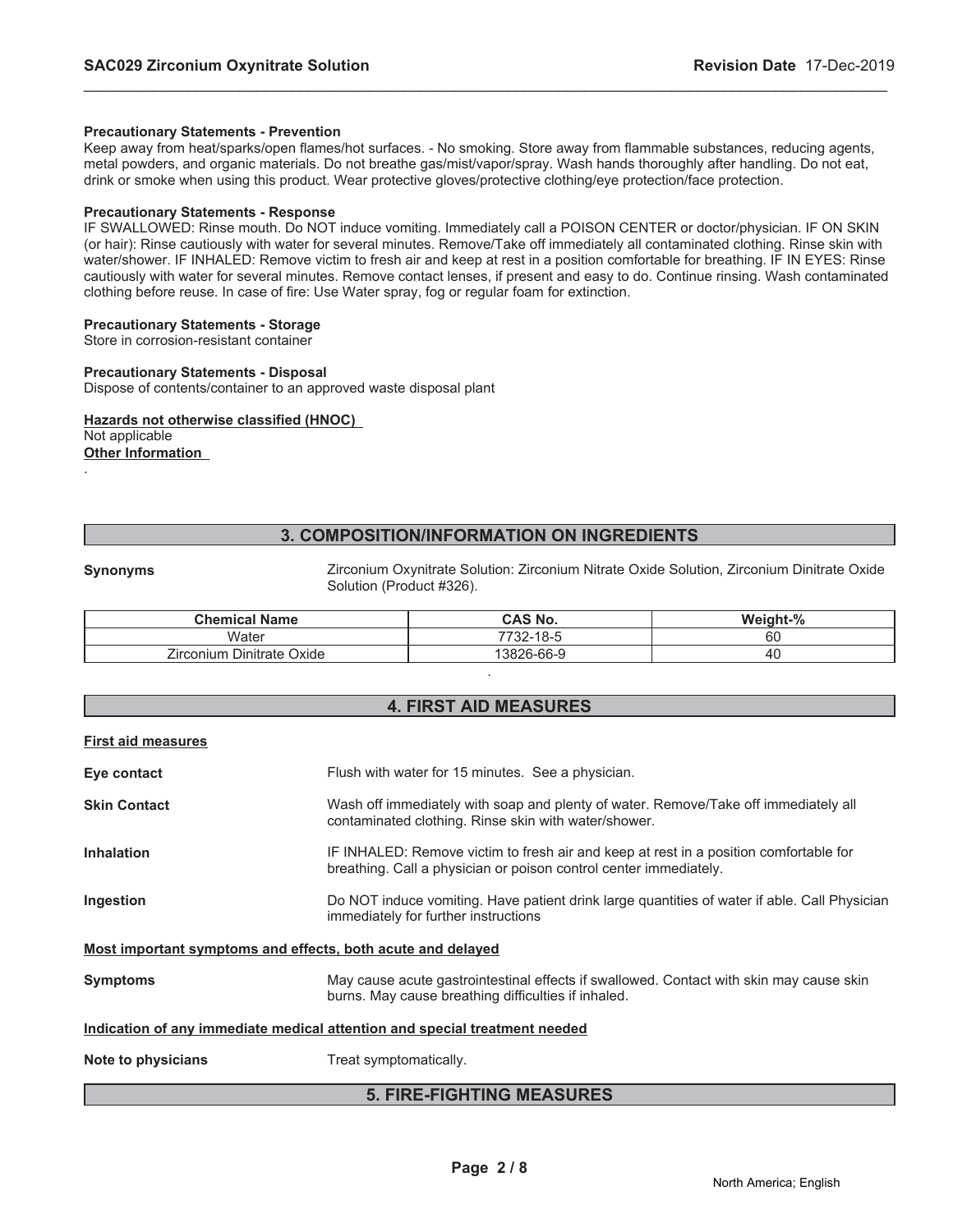#### **Suitable extinguishing media**

Material is a strong oxidizer but is itself not flammable. Water spray or fog is preferred; if water not available use dry chemical, CO2 or regular foam.

\_\_\_\_\_\_\_\_\_\_\_\_\_\_\_\_\_\_\_\_\_\_\_\_\_\_\_\_\_\_\_\_\_\_\_\_\_\_\_\_\_\_\_\_\_\_\_\_\_\_\_\_\_\_\_\_\_\_\_\_\_\_\_\_\_\_\_\_\_\_\_\_\_\_\_\_\_\_\_\_\_\_\_\_\_\_\_\_\_\_\_\_\_

#### **Unsuitable extinguishing media** None.

#### **Specific hazards arising from the chemical**

This is a strong oxidizer and will react vigorously or explosively with many materials including organic materials, such as wood and paper, and flammable metals.

**Hazardous combustion products**Nitrogen oxide gases may cause respiratory and/or eye irritation.

**Explosion data Sensitivity to Mechanical Impact** None. **Sensitivity to Static Discharge** None.

#### **Protective equipment and precautions for firefighters**

Firefighters should wear self-contained breathing apparatus and full firefighting turnout gear.

#### **6. ACCIDENTAL RELEASE MEASURES**

### **Personal precautions, protective equipment and emergency procedures**

| <b>Personal precautions</b>                          | Use personal protective equipment as required.                                                                                                 |  |
|------------------------------------------------------|------------------------------------------------------------------------------------------------------------------------------------------------|--|
| For emergency responders                             | Use personal protective equipment as required. Follow Emergency Response Guidebook,<br>Guide No. 140.                                          |  |
| <b>Environmental precautions</b>                     |                                                                                                                                                |  |
| <b>Environmental precautions</b>                     | Collect spillage to prevent release to the environment.                                                                                        |  |
| Methods and material for containment and cleaning up |                                                                                                                                                |  |
| <b>Methods for containment</b>                       | Prevent further leakage or spillage if safe to do so.                                                                                          |  |
| Methods for cleaning up                              | Wash the spill location thoroughly with water. Respiratory protection may be needed. Skin<br>and eye protection should be used during cleanup. |  |

#### **7. HANDLING AND STORAGE**

#### **Precautions for safe handling**

**Advice on safe handling** Handle in accordance with good industrial hygiene and safety practice. Ensure adequate ventilation, especially in confined areas. This is a strong oxidizer and will react vigorously or explosively with many materials including organic materials, such as wood and paper, and flammable metals. Keep away from all ignition sources including heat, sparks, and flame. Prevent dust accumulations to minimize combustible dust hazard.

**Conditions for safe storage, including any incompatibilities**

**Storage Conditions** Keep away from heat, sparks, flame and other sources of ignition (i.e., pilot lights, electric motors and static electricity). Keep in properly labeled containers. Keep in a dry, cool and well-ventilated place. Protect from direct sunlight. Containers may become pressurized. Handle and open container with care. Keep in corrosion resistant containers. Store away from flammable substances, reducing agents, metal powders, and organic materials.

**Incompatible materials** Alcohols, phenols, and amines. Rubber, coatings, and some plastics.

#### **8. EXPOSURE CONTROLS/PERSONAL PROTECTION**

**Control parameters**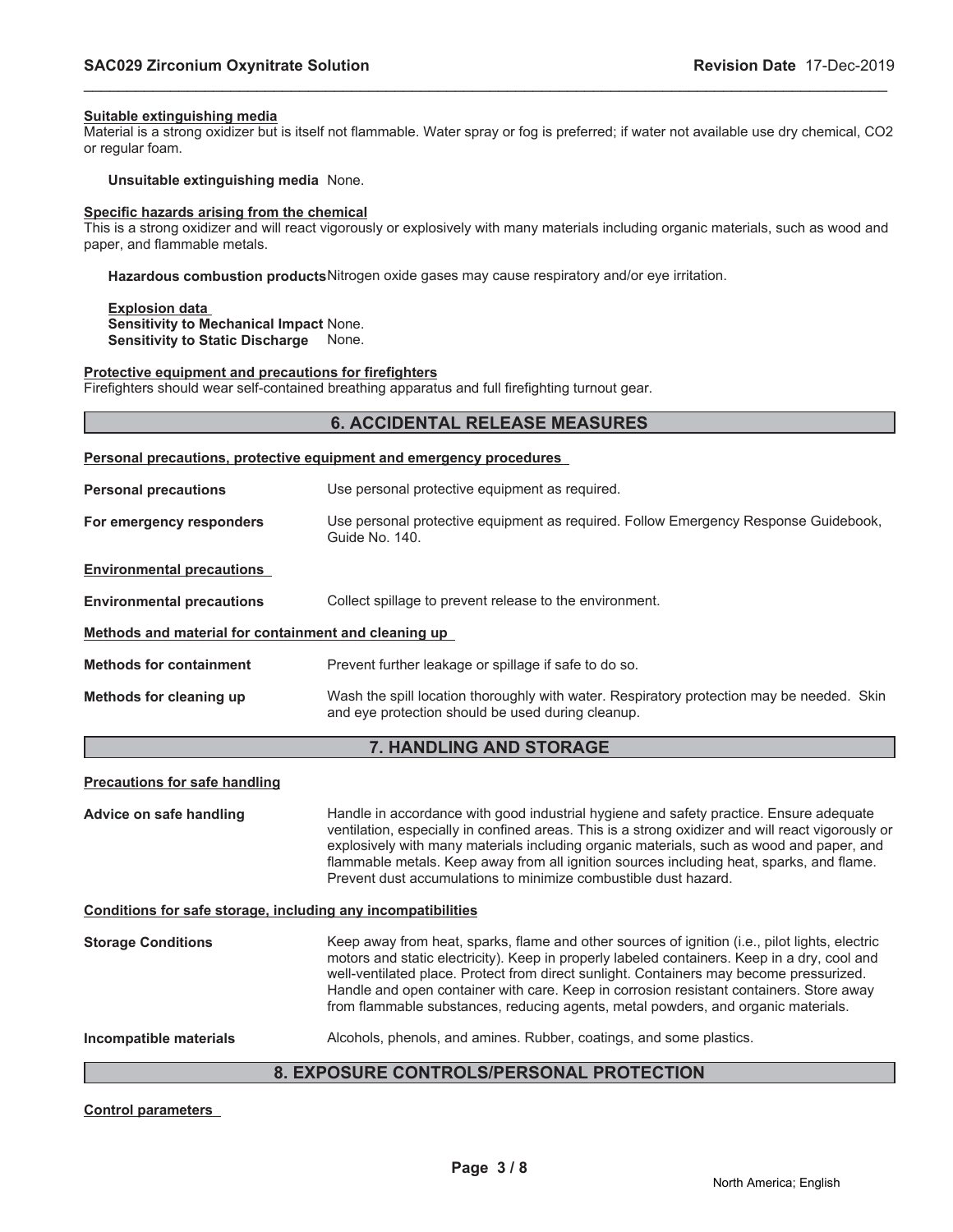| <b>Chemical Name</b>                                                  | <b>ACGIH TLV</b>                                                                                                                                                                                                                                                                                                                                                       |                                                                        | <b>OSHA PEL</b>                                                       |
|-----------------------------------------------------------------------|------------------------------------------------------------------------------------------------------------------------------------------------------------------------------------------------------------------------------------------------------------------------------------------------------------------------------------------------------------------------|------------------------------------------------------------------------|-----------------------------------------------------------------------|
| Water<br>7732-18-5                                                    |                                                                                                                                                                                                                                                                                                                                                                        |                                                                        |                                                                       |
| Zirconium Dinitrate Oxide<br>13826-66-9                               | STEL: 10 mg/m <sup>3</sup> Zr<br>TWA: $5 \text{ mg/m}^3$ Zr                                                                                                                                                                                                                                                                                                            |                                                                        | TWA: $5 \text{ mg/m}^3$ Zr<br>(vacated) STEL: 10 mg/m <sup>3</sup> Zr |
| <b>Appropriate engineering controls</b>                               |                                                                                                                                                                                                                                                                                                                                                                        |                                                                        |                                                                       |
| <b>Engineering Controls</b>                                           |                                                                                                                                                                                                                                                                                                                                                                        | Avoid generation of uncontrolled mist.                                 |                                                                       |
| Individual protection measures, such as personal protective equipment |                                                                                                                                                                                                                                                                                                                                                                        |                                                                        |                                                                       |
| <b>Eye/face protection</b>                                            | If a risk of eye injury or irritation is present, appropriate eye protection is recommended; for<br>example, tight-fitting goggles, foam-lined safety glasses, face shield, or other protective<br>equipment that shields the eyes.                                                                                                                                    |                                                                        |                                                                       |
| Skin and body protection                                              | Wear impervious protective clothing, including boots, gloves, lab coat, apron or coveralls,<br>as appropriate, to prevent skin contact.                                                                                                                                                                                                                                |                                                                        |                                                                       |
| <b>Respiratory protection</b>                                         | When gases/mists/vapors are generated and if exposure limits are exceeded or irritation is<br>experienced, proper approved respiratory protection should be worn. Positive-pressure<br>supplied air respirators may be required for high airborne contaminant concentrations.<br>Respiratory protection must be provided in accordance with current local regulations. |                                                                        |                                                                       |
| <b>General Hygiene Considerations</b>                                 |                                                                                                                                                                                                                                                                                                                                                                        | Handle in accordance with good industrial hygiene and safety practice. |                                                                       |

\_\_\_\_\_\_\_\_\_\_\_\_\_\_\_\_\_\_\_\_\_\_\_\_\_\_\_\_\_\_\_\_\_\_\_\_\_\_\_\_\_\_\_\_\_\_\_\_\_\_\_\_\_\_\_\_\_\_\_\_\_\_\_\_\_\_\_\_\_\_\_\_\_\_\_\_\_\_\_\_\_\_\_\_\_\_\_\_\_\_\_\_\_

### **9. PHYSICAL AND CHEMICAL PROPERTIES**

#### **Information on basic physical and chemical properties**

| <b>Physical state</b><br>Appearance<br>Color | Liquid<br>Liquid<br>white, light brown                                                                                                                     | Odor<br><b>Odor threshold</b> | Pungent; Slight nitric |
|----------------------------------------------|------------------------------------------------------------------------------------------------------------------------------------------------------------|-------------------------------|------------------------|
| <b>Property</b>                              | Values                                                                                                                                                     | Remarks • Method              |                        |
| рH                                           | <1                                                                                                                                                         |                               |                        |
| Melting point / freezing point               | $-15$ °C / 5 °F                                                                                                                                            |                               |                        |
| Boiling point / boiling range                | 104 °C / 220 °F                                                                                                                                            |                               |                        |
| <b>Flash point</b>                           |                                                                                                                                                            | Not applicable                |                        |
| <b>Evaporation rate</b>                      |                                                                                                                                                            |                               |                        |
| Flammability (solid, gas)                    |                                                                                                                                                            | Not flammable                 |                        |
| <b>Flammability Limit in Air</b>             |                                                                                                                                                            |                               |                        |
| <b>Upper flammability limit:</b>             |                                                                                                                                                            |                               |                        |
| Lower flammability limit:                    |                                                                                                                                                            |                               |                        |
| Vapor pressure                               |                                                                                                                                                            | Not applicable                |                        |
| <b>Vapor density</b>                         |                                                                                                                                                            | Not applicable                |                        |
| <b>Specific Gravity</b>                      | 1.45                                                                                                                                                       |                               |                        |
| <b>Water solubility</b>                      | Not applicable                                                                                                                                             |                               |                        |
| Solubility in other solvents                 |                                                                                                                                                            |                               |                        |
| <b>Partition coefficient</b>                 |                                                                                                                                                            |                               |                        |
| <b>Autoignition temperature</b>              |                                                                                                                                                            | Not applicable                |                        |
| <b>Decomposition temperature</b>             |                                                                                                                                                            |                               |                        |
| <b>Kinematic viscosity</b>                   |                                                                                                                                                            | Not applicable                |                        |
| <b>Dynamic viscosity</b>                     |                                                                                                                                                            | Not applicable                |                        |
| <b>Explosive properties</b>                  | Not applicable                                                                                                                                             |                               |                        |
| <b>Oxidizing properties</b>                  | Strong oxidizer and will react vigorously or explosively with many materials including<br>organic materials, such as wood and paper, and flammable metals. |                               |                        |
| Othar Information                            |                                                                                                                                                            |                               |                        |

#### **Other Information**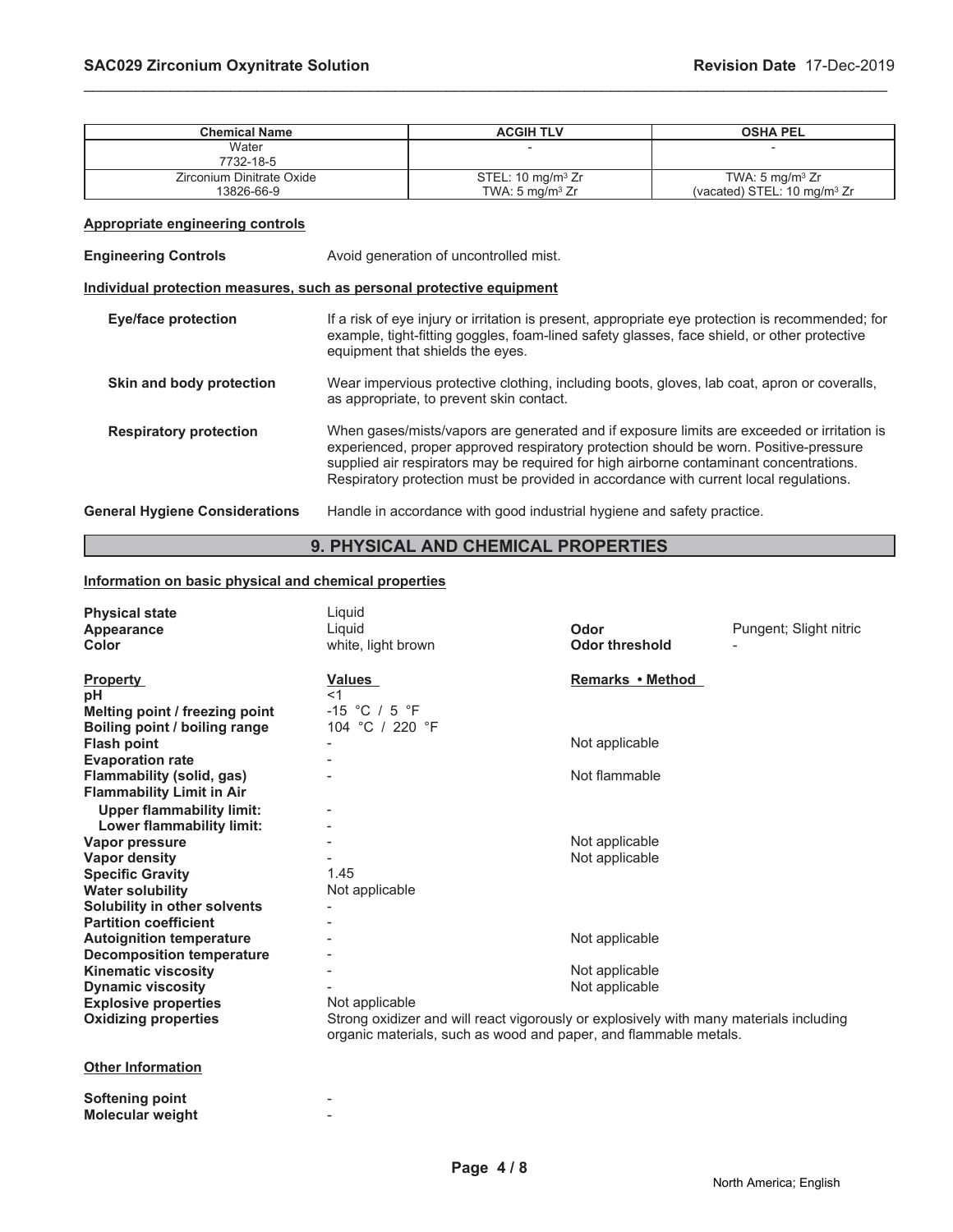| <b>VOC Content (%)</b> | Not applicable |
|------------------------|----------------|
| <b>Density</b>         | -              |
| <b>Bulk density</b>    | $12$ lb/ft $3$ |

### **10. STABILITY AND REACTIVITY**

\_\_\_\_\_\_\_\_\_\_\_\_\_\_\_\_\_\_\_\_\_\_\_\_\_\_\_\_\_\_\_\_\_\_\_\_\_\_\_\_\_\_\_\_\_\_\_\_\_\_\_\_\_\_\_\_\_\_\_\_\_\_\_\_\_\_\_\_\_\_\_\_\_\_\_\_\_\_\_\_\_\_\_\_\_\_\_\_\_\_\_\_\_

#### **Reactivity**

Strong oxidizer and will react vigorously or explosively with many materials including organic materials, such as wood and paper, and flammable metals.

#### **Chemical stability**

Stable under recommended storage conditions.

#### **Possibility of Hazardous Reactions**

None under normal processing.

#### **Hazardous polymerization** Hazardous polymerization does not occur.

**Conditions to avoid**

To avoid thermal decomposition, do not overheat.

#### **Incompatible materials**

Alcohols, phenols, and amines. Rubber, coatings, and some plastics.

#### **Hazardous Decomposition Products**

Nitrogen oxide gases may cause respiratory and/or eye irritation. Thermal decomposition produces nitrogen oxide gas.

### **11. TOXICOLOGICAL INFORMATION**

#### **Information on likely routes of exposure**

#### **Product Information**

| <b>Inhalation</b> | Product not classified. |
|-------------------|-------------------------|
|-------------------|-------------------------|

**Eye contact** Causes severe eye damage.

**Skin Contact** Causes severe skin burns.

**Ingestion** Harmful if swallowed.

| <b>Chemical Name</b>      | Oral LD50                     | Dermal LD50 | <b>Inhalation LC50</b> |
|---------------------------|-------------------------------|-------------|------------------------|
| <b>Water</b>              |                               |             |                        |
| 7732-18-5                 |                               |             |                        |
| Zirconium Dinitrate Oxide | $>$ 300 and $<$ 2000 mg/kg bw |             |                        |
| 13826-66-9                |                               |             |                        |

#### **Information on toxicological effects**

**Symptoms** May cause acute gastrointestinal effects if swallowed. May cause skin burns. May cause severe upper respiratory irritation if inhaled. May cause burning sensation or redness in the eyes.

#### **Delayed and immediate effects as well as chronic effects from short and long-term exposure**

| <b>Acute toxicity</b>             | Harmful if swallowed.     |
|-----------------------------------|---------------------------|
| <b>Skin corrosion/irritation</b>  | Causes severe skin burns. |
| Serious eye damage/eye irritation | Causes severe eye damage. |
| <b>Sensitization</b>              | Product not classified.   |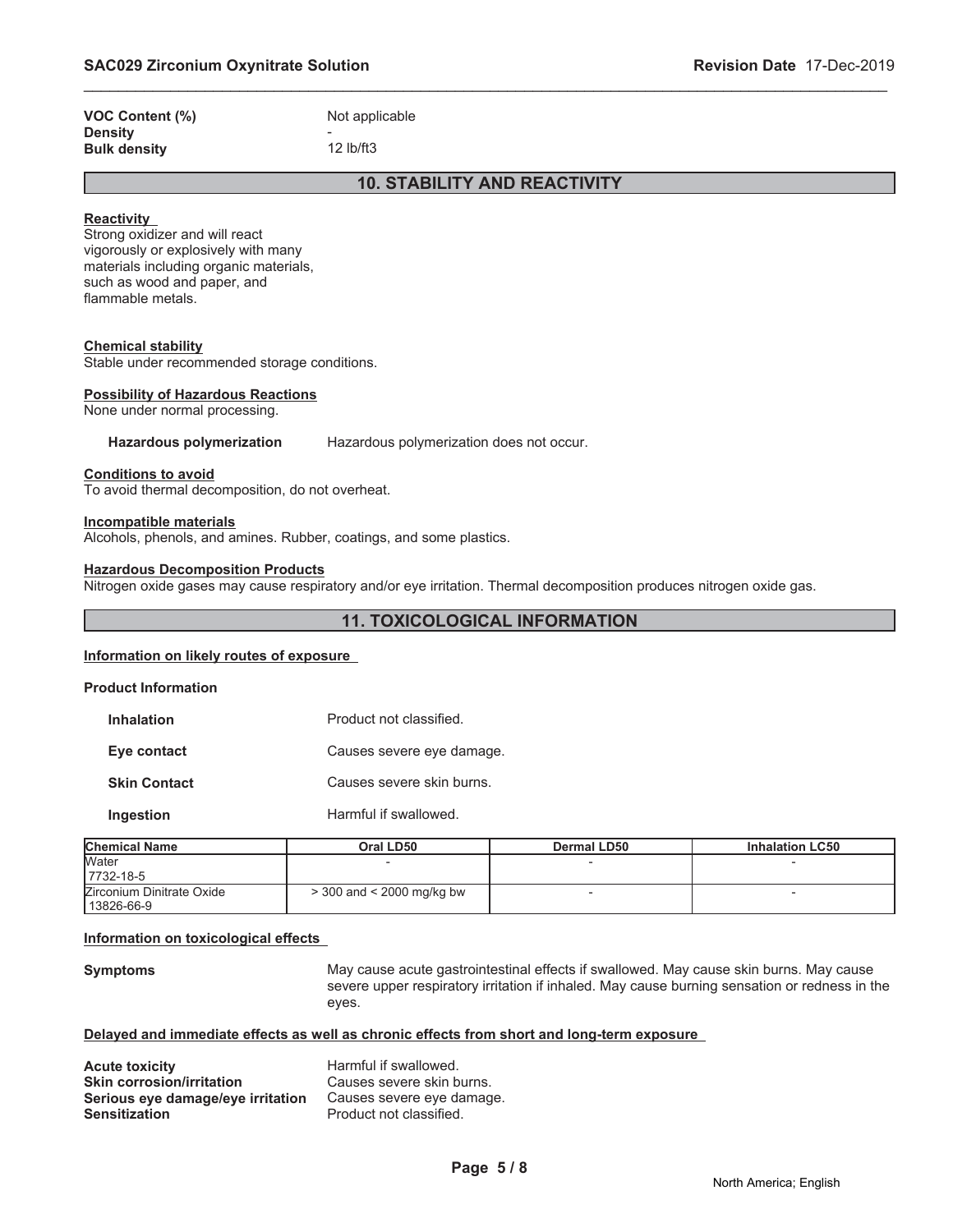| <b>Germ cell mutagenicity</b> | Product not classified.<br>Product not classified. |
|-------------------------------|----------------------------------------------------|
| Carcinogenicity               |                                                    |

**Reproductive toxicity** Product not classified.<br> **STOT - single exposure** Product not classified. **STOT - single exposure** Product not classified.<br> **STOT - repeated exposure** Product not classified. **STOT - repeated exposure<br>Aspiration hazard** 

Product not classified.

### **12. ECOLOGICAL INFORMATION**

\_\_\_\_\_\_\_\_\_\_\_\_\_\_\_\_\_\_\_\_\_\_\_\_\_\_\_\_\_\_\_\_\_\_\_\_\_\_\_\_\_\_\_\_\_\_\_\_\_\_\_\_\_\_\_\_\_\_\_\_\_\_\_\_\_\_\_\_\_\_\_\_\_\_\_\_\_\_\_\_\_\_\_\_\_\_\_\_\_\_\_\_\_

#### **Ecotoxicity**

This product as shipped is not classified for aquatic toxicity.

| <b>Chemical Name</b>                    | Algae/aquatic plants                                                                                                      | <b>Fish</b>                                                                                           | <b>Toxicity to</b> | <b>Crustacea</b>                                                                     |
|-----------------------------------------|---------------------------------------------------------------------------------------------------------------------------|-------------------------------------------------------------------------------------------------------|--------------------|--------------------------------------------------------------------------------------|
|                                         |                                                                                                                           |                                                                                                       | microorganisms     |                                                                                      |
| Water<br>7732-18-5                      |                                                                                                                           |                                                                                                       |                    |                                                                                      |
| Zirconium Dinitrate Oxide<br>13826-66-9 | The 72 h EC50 of zirconium<br>dichloride oxide to<br>Pseudokirchnerella<br>subcapitata was 80% v/v<br>saturated solution. | The 96 h LL50 of zirconium<br>dinitrate oxide to<br>Oncorhynchus mykiss was<br>greater than 100 mg/L. |                    | The 48 h EC50 of zirconium<br>dioxide to Daphnia magna<br>was greater than 100 mg/L. |

#### **Other adverse effects**

### **13. DISPOSAL CONSIDERATIONS**

| Waste treatment methods |                                                                                                        |
|-------------------------|--------------------------------------------------------------------------------------------------------|
| Disposal of wastes      | Disposal should be in accordance with applicable regional, national and local laws and<br>regulations. |
| Contaminated packaging  | Disposal should be in accordance with applicable regional, national and local laws and<br>regulations. |

### **14. TRANSPORT INFORMATION**

| DOT                             | Regulated                                                  |
|---------------------------------|------------------------------------------------------------|
| UN/ID No.                       | 3098                                                       |
| Proper shipping name            | Oxidizing liquid, Corrosive, n.o.s. (Zirconium Oxynitrate) |
| <b>Hazard Class</b>             | 5.1(8)                                                     |
| <b>Packing Group</b>            |                                                            |
| <b>Special Provisions</b>       | 62. IB1                                                    |
| <b>Emergency Response Guide</b> | 140                                                        |
| <b>Number</b>                   |                                                            |

## **15. REGULATORY INFORMATION**

| Complies |
|----------|
| Complies |
| Complies |
| Complies |
| Complies |
|          |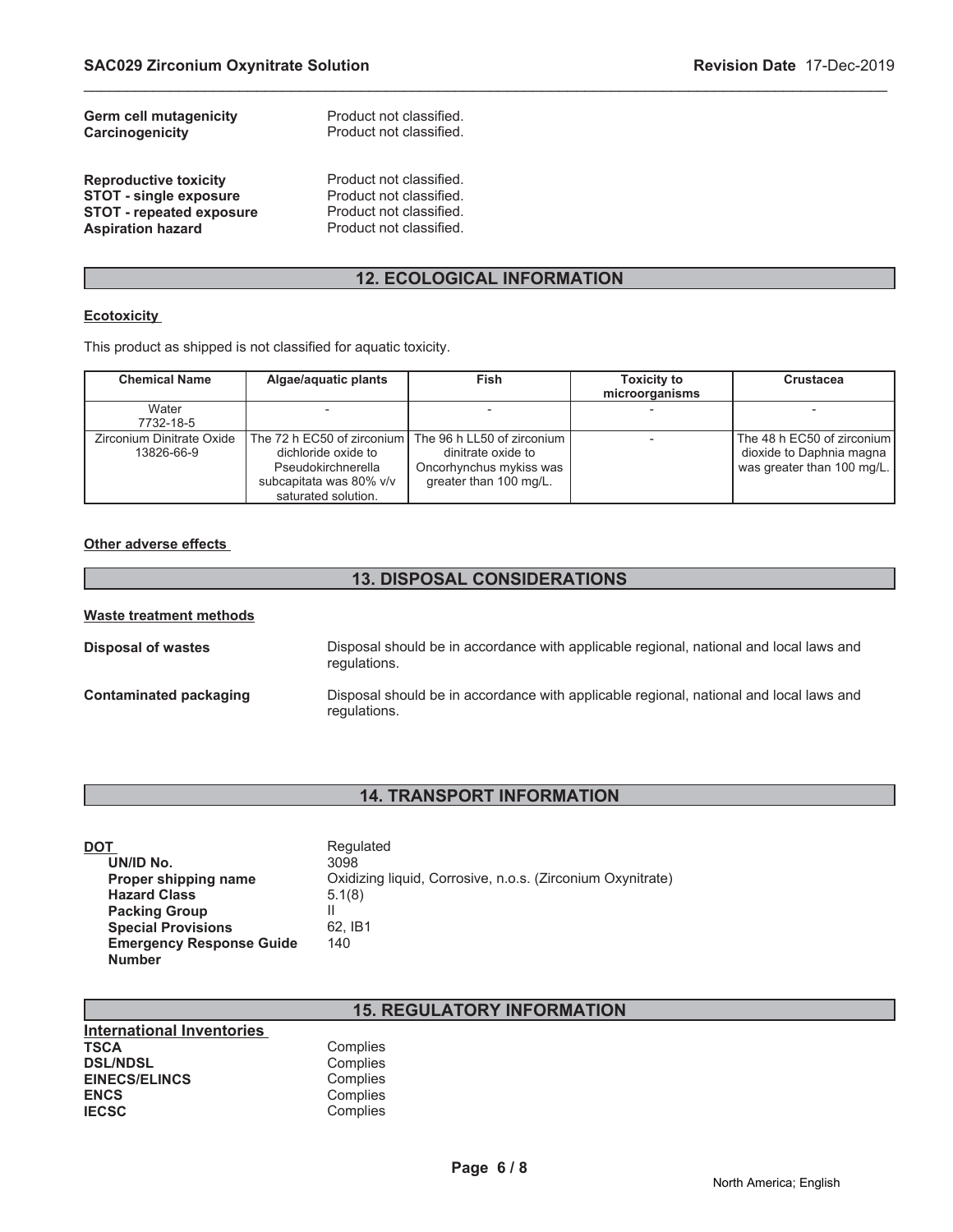| <b>KECL</b>  | Complies   |
|--------------|------------|
| <b>PICCS</b> | Not Listed |
| <b>AICS</b>  | Not Listed |

 **Legend:** 

 **TSCA** - United States Toxic Substances Control Act Section 8(b) Inventory

 **DSL/NDSL** - Canadian Domestic Substances List/Non-Domestic Substances List

 **EINECS/ELINCS** - European Inventory of Existing Chemical Substances/European List of Notified Chemical Substances

 **ENCS** - Japan Existing and New Chemical Substances

 **IECSC** - China Inventory of Existing Chemical Substances

 **KECL** - Korean Existing and Evaluated Chemical Substances

 **PICCS** - Philippines Inventory of Chemicals and Chemical Substances

 **AICS** - Australian Inventory of Chemical Substances

#### **US Federal Regulations**

#### **SARA 313**

Section 313 of Title III of the Superfund Amendments and Reauthorization Act of 1986 (SARA). This product does not contain any chemicals which are subject to the reporting requirements of the Act and Title 40 of the Code of Federal Regulations, Part 372

\_\_\_\_\_\_\_\_\_\_\_\_\_\_\_\_\_\_\_\_\_\_\_\_\_\_\_\_\_\_\_\_\_\_\_\_\_\_\_\_\_\_\_\_\_\_\_\_\_\_\_\_\_\_\_\_\_\_\_\_\_\_\_\_\_\_\_\_\_\_\_\_\_\_\_\_\_\_\_\_\_\_\_\_\_\_\_\_\_\_\_\_\_

| Acute health hazard               |     |
|-----------------------------------|-----|
|                                   | Yes |
| <b>Chronic Health Hazard</b>      | No  |
| Fire hazard                       | No  |
| Sudden release of pressure hazard | No  |
| <b>Reactive Hazard</b>            | Yes |

#### **CWA (Clean Water Act)**

This product does not contain any substances regulated as pollutants pursuant to the Clean Water Act (40 CFR 122.21 and 40 CFR 122.42)

#### **CERCLA**

This material, as supplied, does not contain any substances regulated as hazardous substances under the Comprehensive Environmental Response Compensation and Liability Act (CERCLA) (40 CFR 302) or the Superfund Amendments and Reauthorization Act (SARA) (40 CFR 355). There may be specific reporting requirements at the local, regional, or state level pertaining to releases of this material

#### **US State Regulations**

#### **California Proposition 65**

This product does not contain any Proposition 65 chemicals

#### **U.S. State Right-to-Know Regulations**

| <b>Chemical Name</b>                    | <b>New Jersey</b> | <b>Massachusetts</b> | Pennsylvania |
|-----------------------------------------|-------------------|----------------------|--------------|
| Water<br>7732-18-5                      |                   |                      |              |
| Zirconium Dinitrate Oxide<br>13826-66-9 |                   |                      |              |

**U.S. EPA Label Information EPA Pesticide Registration Number** Not applicable

| <b>16. OTHER INFORMATION</b>                     |                         |                                                    |                           |                                                   |
|--------------------------------------------------|-------------------------|----------------------------------------------------|---------------------------|---------------------------------------------------|
| <b>NFPA</b>                                      | <b>Health hazards 1</b> | <b>Flammability 1</b>                              | Instability 0             | <b>Physical and Chemical</b><br><b>Properties</b> |
| <b>HMIS</b><br><b>Chronic Hazard Star Legend</b> | <b>Health hazards 2</b> | <b>Flammability 2</b><br>* = Chronic Health Hazard | <b>Physical hazards</b> 0 | Personal protection X                             |